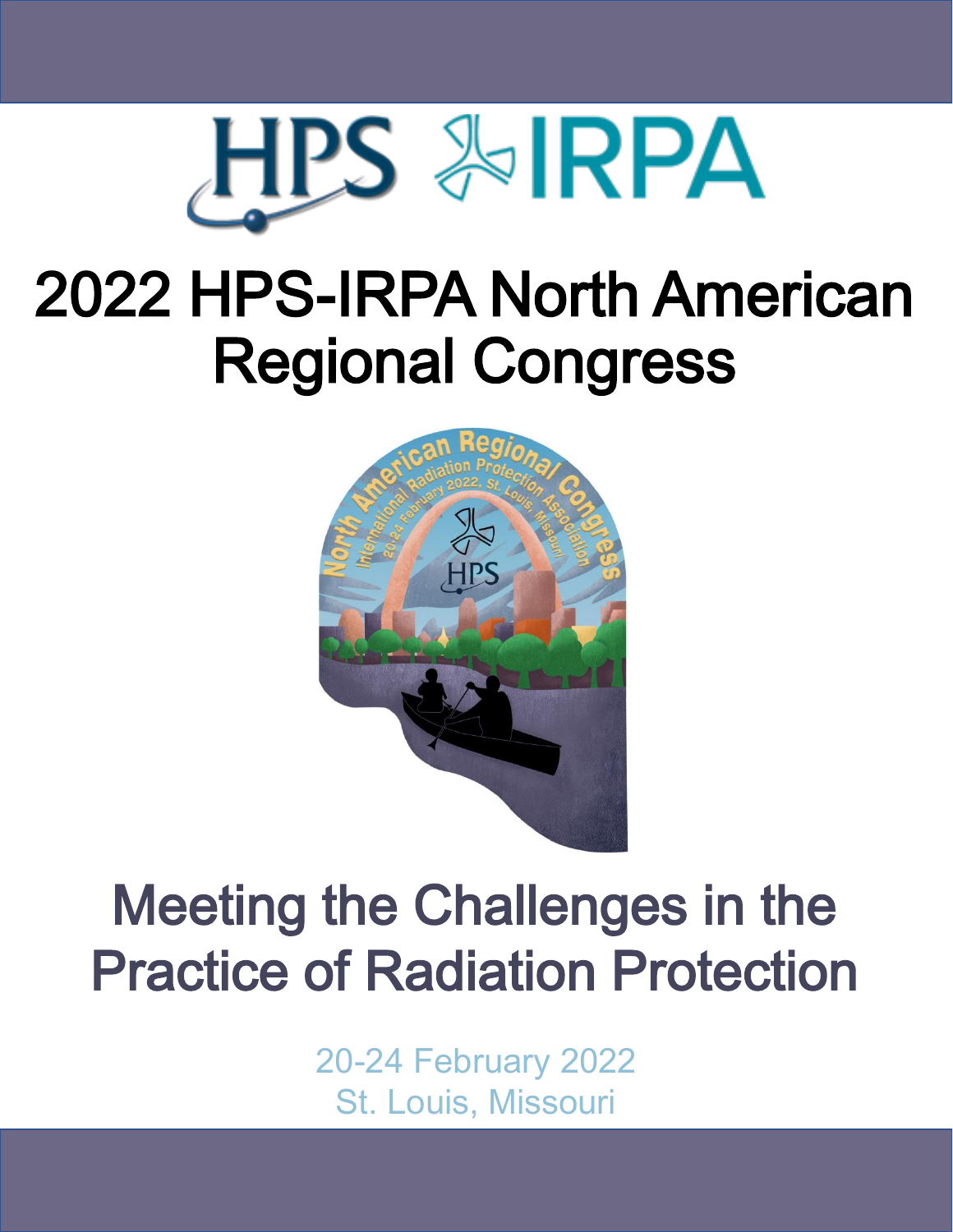# ABOUT HPS/IRPA 2022 HPS & IRPA

The [2022 IRPA North American Regional Congress i](http://burkclients.com/hps/2022IRPA/site/index.html)s sponsored by the Health Physics Society (HPS), the Canadian Radiation Protection Association (CRPA), the Mexican Society of Radiation Protection (SMSR), the Mexican Society of Irradiation and Dosimetry (SMID) and the International Radiation Protection Association (IRPA). The congress is endorsed by the American Academy of Health Physics (AAHP), the American Association of Physicists in Medicine (AAPM), the National Council on Radiation Protection and Measurements (NCRP), the American Nuclear Society (ANS), and the Conference of Radiation Control Program Directors (CRCPD).

The meeting will be held at the beautiful Union Station Hotel in St. Louis, Missouri. The meeting will be fully hybrid with presenters and attendees joining both in-person in St. Louis and virtually online.

The main themes of the scientific program, "Meeting Challenges in the Practice of Radiation Protection," will be developed with topics listed below:

Scientific Basis of Health Physics Characterization of Radiation Exposures Applied Health Physics Regulations and Communications Homeland Security and Emergency Response Reasonableness in Health Physics Health Physicists' Response to a Pandemic Controversies in Medical Health Physics

![](_page_1_Picture_5.jpeg)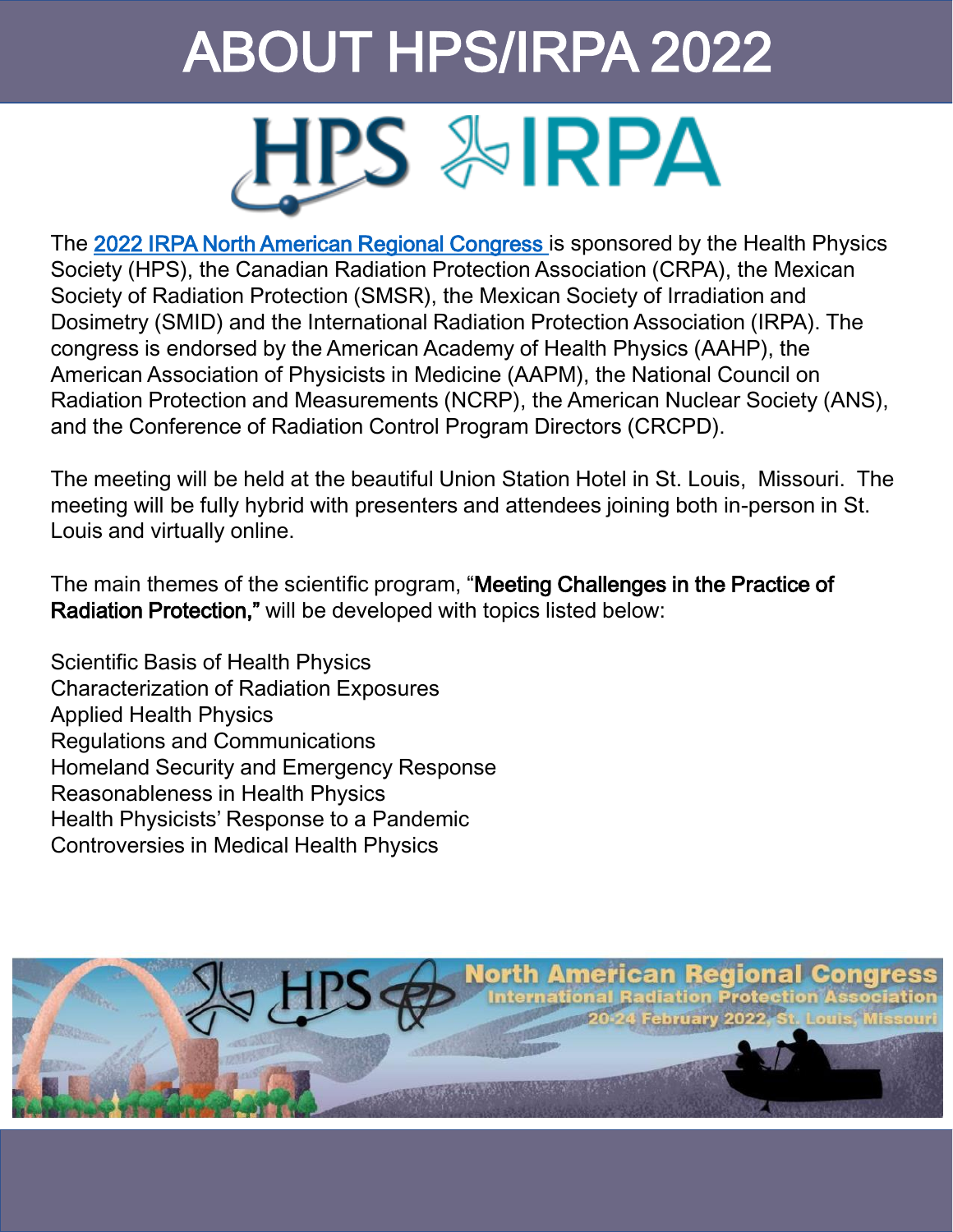# SPONSORSHIP OPPORTUNITIES

### PLATINUM - \$6,000

- ✓ Two complimentary 10'x10' booths with four full conference registrations
- ✓ Full page color cover advertisement (based on availability) in final program
- $\sqrt{2}$  Banner advertisement with link in the mobile app
- $\vee$  Sponsor of the exhibitor reception during the meeting, including logo signage
- ✓ Program book acknowledgement
- $\vee$  Logo on virtual meeting platform for online attendees
- $\vee$  Signage at HPS registration desk with logo and onscreen at the plenary session
- $\sqrt{2}$  Acknowledgement on HPS website, mobile meeting app, in meeting program, and in meeting promotional ads and materials

### GOLD - \$3,500

- ✓ One complimentary 10'x10' booths with two full conference registrations
- $\vee$  Full page black and white advertisement in final program
- $\sqrt{2}$  Sponsor of one of the refreshment breaks during the meeting, including logo signage
- ✓ Program book acknowledgement
- ✓ Logo on virtual meeting platform for online attendees
- ✓ Signage at HPS registration desk with logo and onscreen at the plenary session
- ✓ Acknowledgement on HPS website, mobile meeting app, in meeting program, and in meeting promotional ads and materials

### SILVER - \$2,700

- ✓ One complimentary 10'x10' booth with two full conference registrations
- ✓ Half page black and white advertisement in final program
- ✓ Program book acknowledgement
- $\vee$  Logo on virtual meeting platform for online attendees
- $\vee$  Signage at HPS registration desk with logo and onscreen at the plenary session
- $\sqrt{2}$  Acknowledgement on HPS website, mobile meeting app, in meeting program, and in meeting promotional ads and materials

### BRONZE - \$1,000

- ✓ Half page black and white advertisement in final program
- ✓ Program book acknowledgement
- $\vee$  Logo on virtual meeting platform for online attendees
- ✓ Signage at HPS registration desk with logo and onscreen at the plenary session
- $\sqrt{2}$  Acknowledgement on HPS website, mobile meeting app, in meeting program, and in meeting promotional ads and materials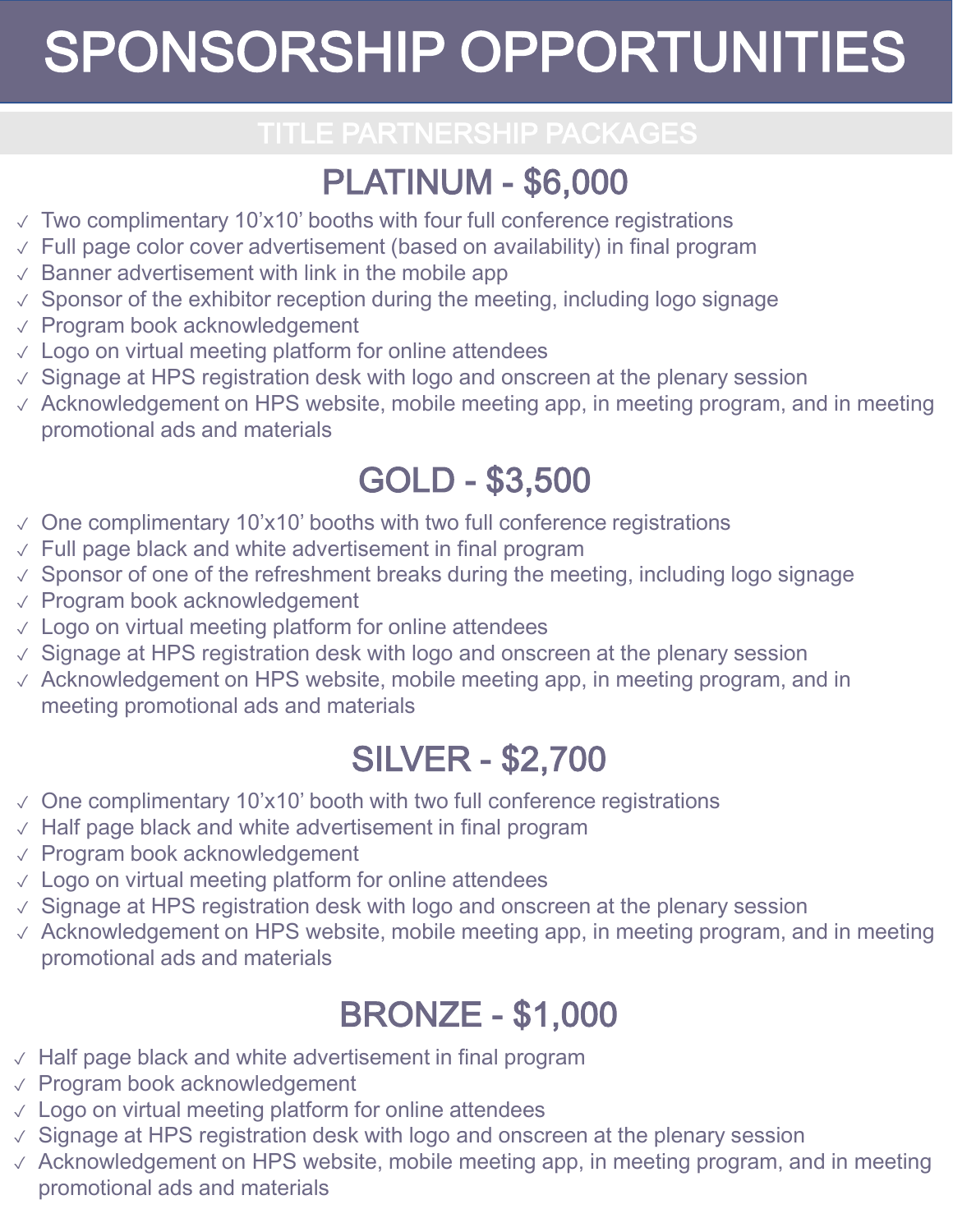# SPONSORSHIP OPPORTUNITIES

### Conference Tote Bag

\$2,500

Carry your message throughout the meeting. Your logo will be screen-printed on the tote bags that are distributed to all attendees to use during the meeting and throughout the Exhibit Hall.

#### Hand Sanitizer

\$1,500

Sanitize on the go!! Have your company logo on hand sanitizer included in the conference tote bags given to all attendees.

#### Lunch in Exhibit Hall

\$2,500 per sponsor (2 available) Help sponsor the lunch for attendees, hosted in the Exhibit Hall. Includes signage and recognition announcement.

#### Exhibit Hall Reception

\$2,500

Help sponsor the welcome reception hosted in the Exhibit Hall. Includes signage and recognition announcement.

#### Refreshment Break

#### \$2,000 per break

Provide an upgraded morning or afternoon refreshment break for attendees. Break will include logo signage and the opportunity to have the refreshments distributed by the sponsor's booth location.

#### Lanyards

\$2,000

See your logo on every attendee! Your organization's logo will be screen-printed on the lanyards that are distributed to all attendees to hold their conference badges.

#### Advertising in Final Program

Final Program is distributed to all attendees and also available online at HPS.org

| Inside Front Cover (color) \$700 |  |
|----------------------------------|--|
| Outside Back Cover (color)\$700  |  |
| Inside Back Cover (color) \$600  |  |
|                                  |  |
|                                  |  |

#### Slide Projection Ad

\$500 per session room Get visibility in the live session rooms and to the online

attendees. Your organization's slide advertisement will be projected on screen during the breaks.

#### Pre-Event Email Blast \$175

Send a message to all attendees about the services you provide and welcome them to visit your space at the show. Emails will be sent to all registered participants from HPS with the content you create. Availability is limited and for Affiliate Members only so reserve today.

#### Conference Pens

\$750

Have your company name on pens included in the conference tote bags given to all attendees.

### HPS Mobile Meeting App Banner Ads

\$750 per sponsor

Get visibility where attendees are visiting frequently for information on-the-go. Your ad will appear multiple times throughout the ad space featured at the bottom of every page of the HPS mobile meeting app.

#### Meeting Handout

\$300 for Affiliate Members \$400 for Non-Members

Your promotional single page advertisement will be given to each attendee inside the tote bags as they register. Please note that current covid restrictions do NOT allow for exhibitors to pass out paper materials from the booth spaces.

Sponsorships are limited so contact exhibits@hps.org for more information!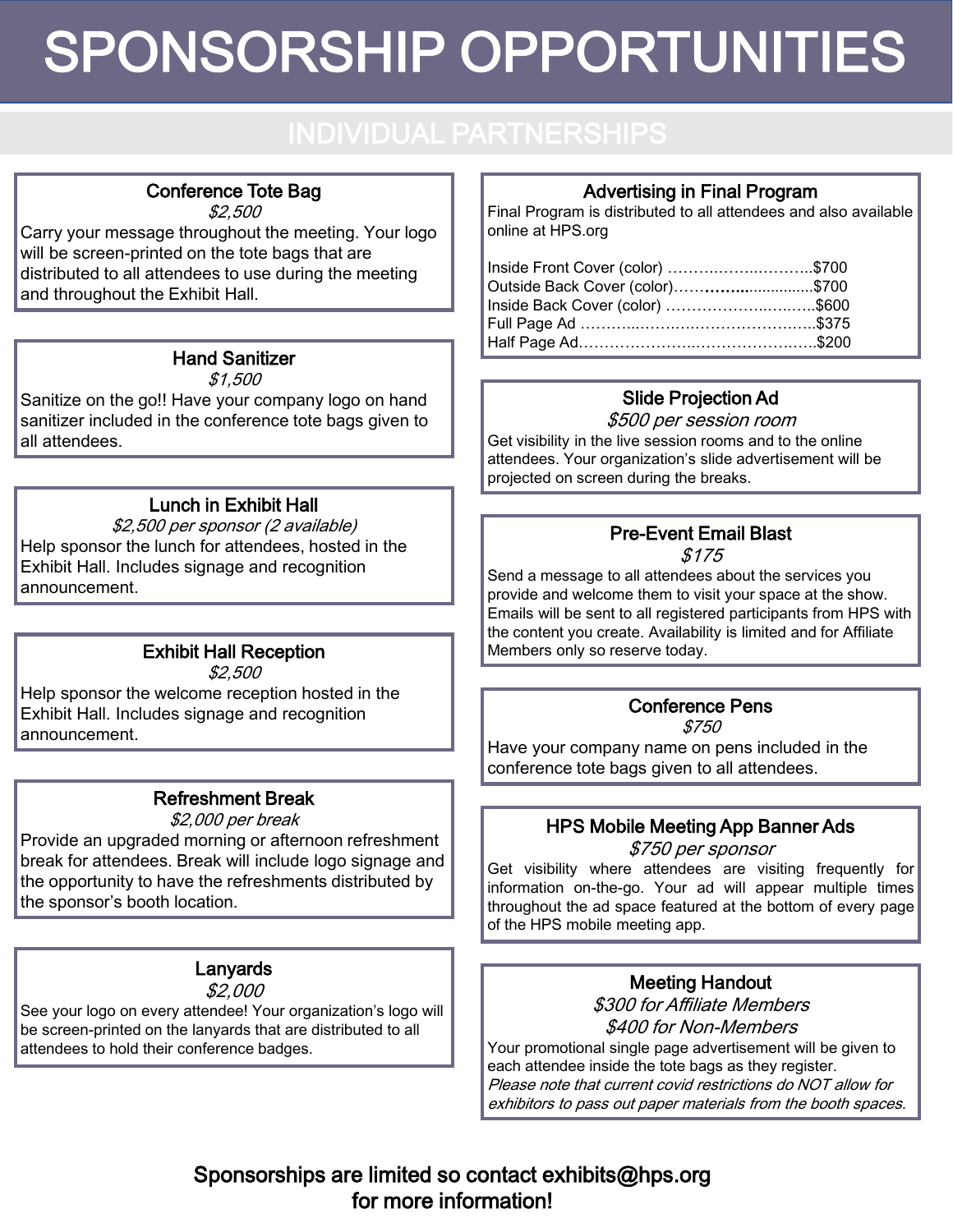## EXHIBIT OPPORTUNITIES

### In-person Exhibitor Booth Fees:

(Rates per 10'x10' space)

| HPS Affiliate Member Additional Booth* \$1,850 |  |
|------------------------------------------------|--|
|                                                |  |
|                                                |  |
|                                                |  |

\*Rates for 2022 HPS Affiliate members only. For more information on the benefits of becoming an affiliate member visit<http://hps.org/aboutthesociety/affiliates/> or download the flyer at [http://hps.org/documents/affiliate\\_membership.pdf](http://hps.org/documents/affiliate_membership.pdf)

#### Exhibitor Package Includes:

- ✓ 10'x10' booth space
- $\sqrt{\ }$  Pipe with hanging drape and an identification sign
- ✓ Booths include two complimentary full-meeting registrations per exhibit space allowing staff to attend the scientific program
- $\sqrt{\ }$  Additional exhibit hall only registrations may be purchased for \$100/person for booth staff and does not allow access to the program and sessions
- $\sqrt{2}$  Company description and contact information printed in Final Program, in mobile meeting app and available online (due to HPS by January 10)
- ✓ Access to discounted hotel rates via conference website
- ✓ Complimentary food and drink for some meeting events and breaks

#### EXHIBITOR SCHEDULE\*

| MOVE IN<br>Sunday, February 20<br>Monday, February 21                                                 | $2:00 \text{ pm} - 7:00 \text{ pm}$<br>$8:00$ am $-9:30$ am       |
|-------------------------------------------------------------------------------------------------------|-------------------------------------------------------------------|
| <b>EXHIBIT HALL HOURS*</b><br>Monday, February 21<br><b>Welcome Reception</b><br>Tuesday, February 22 | 10:00 am $- 7:00$ pm<br>5:00 pm - 7:00 pm<br>$9:30$ am $-4:00$ pm |
| <b>BREAK DOWN</b><br>Tuesday, February 22                                                             | $4:00 \text{ pm} - 7:00 \text{ pm}$                               |

Meeting ends Wednesday, February 23

\*schedule subject to change

![](_page_4_Figure_17.jpeg)

### Questions? Contact exhibits@hps.org

HPS expects each exhibit booth to be staffed during all show hours, Monday, February 21 through Tuesday, February 22, 2022. Only HPS 2022 Annual Meeting exhibitors are permitted to do business on the show floor. All exhibitors are expected to act appropriately and in a professional manner. Any salespeople who are disrupting the business of another exhibitor will be asked to leave the show floor. See additional Rules and Regulations in this document.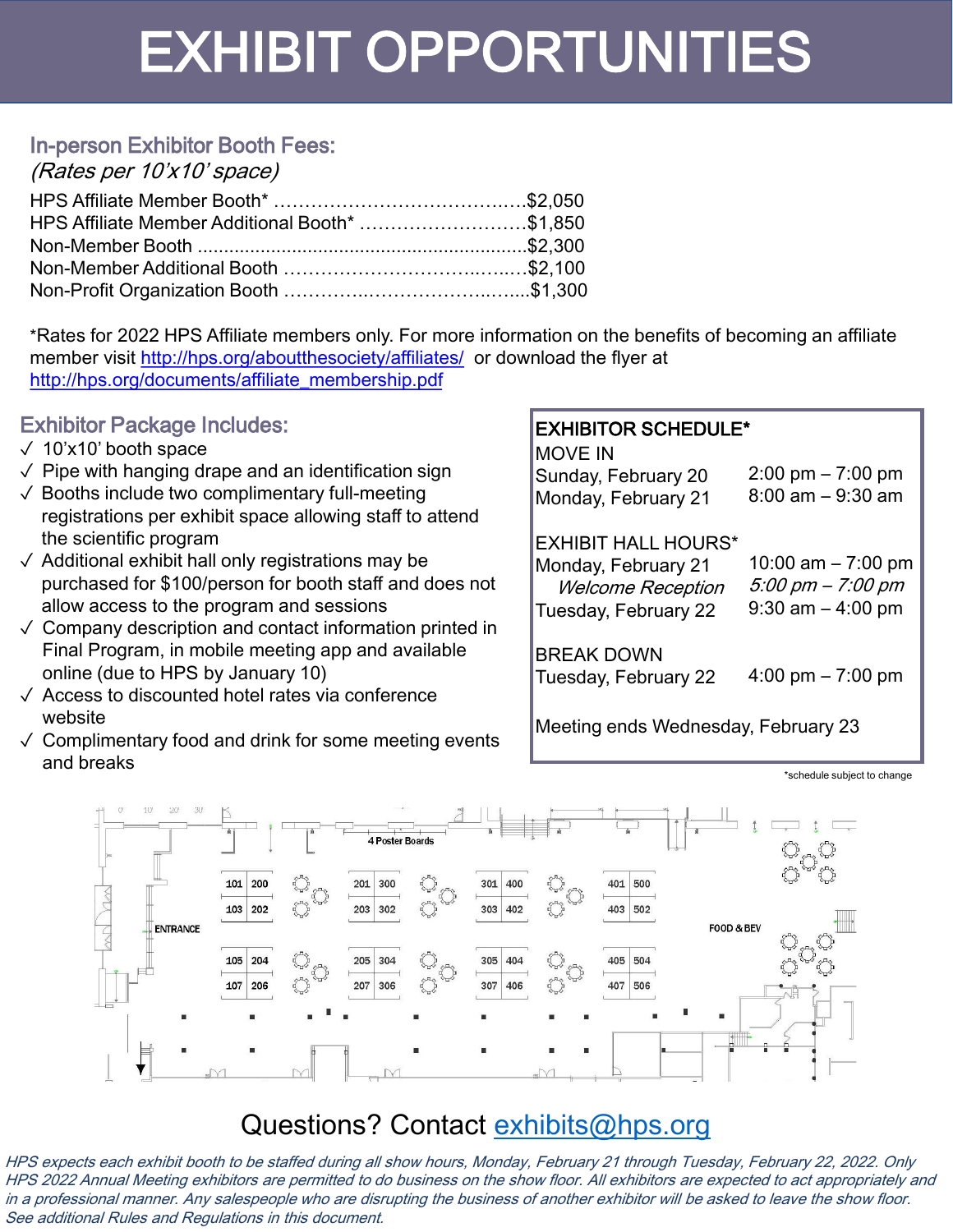## IRPA/HPS 2022 Sponsorship Application & Contract

#### **ORGANIZATION INFORMATION**

| Pre-Event Contact Email Press and American contract to the contract of the contract of the contract of the contract of the contract of the contract of the contract of the contract of the contract of the contract of the con<br>(All exhibitor communications will be emailed to the pre-convention contact)                                                                                                                                               |                                                                                                                                                                                                                                                                                                                                                                                                                                                                                                                                                                                                                                                                                                            |                                                                                                                                                                                                                                                                                          |
|--------------------------------------------------------------------------------------------------------------------------------------------------------------------------------------------------------------------------------------------------------------------------------------------------------------------------------------------------------------------------------------------------------------------------------------------------------------|------------------------------------------------------------------------------------------------------------------------------------------------------------------------------------------------------------------------------------------------------------------------------------------------------------------------------------------------------------------------------------------------------------------------------------------------------------------------------------------------------------------------------------------------------------------------------------------------------------------------------------------------------------------------------------------------------------|------------------------------------------------------------------------------------------------------------------------------------------------------------------------------------------------------------------------------------------------------------------------------------------|
| <u>EXHIBIT BOOTHS</u><br>Booth Location Preference (Choose 3):<br>Booth space is allocated in order of receipt of contract.<br>Exhibitor Booth Fees: (rates per 10'x10' booth)<br>Professional Scientific Society / Non-profit Rate**\$1,300 \$__________<br><b>ADVERTISEMENT</b><br>Advertisement in printed online program book<br>Inside Front Cover Color\$700<br>Outside Back Cover Color\$700<br>Inside Back Cover Color\$600<br>Full Page B&W Ad\$375 | $\begin{picture}(20,20) \put(0,0){\line(1,0){10}} \put(15,0){\line(1,0){10}} \put(15,0){\line(1,0){10}} \put(15,0){\line(1,0){10}} \put(15,0){\line(1,0){10}} \put(15,0){\line(1,0){10}} \put(15,0){\line(1,0){10}} \put(15,0){\line(1,0){10}} \put(15,0){\line(1,0){10}} \put(15,0){\line(1,0){10}} \put(15,0){\line(1,0){10}} \put(15,0){\line(1$<br>$\begin{picture}(20,20) \put(0,0){\line(1,0){10}} \put(15,0){\line(1,0){10}} \put(15,0){\line(1,0){10}} \put(15,0){\line(1,0){10}} \put(15,0){\line(1,0){10}} \put(15,0){\line(1,0){10}} \put(15,0){\line(1,0){10}} \put(15,0){\line(1,0){10}} \put(15,0){\line(1,0){10}} \put(15,0){\line(1,0){10}} \put(15,0){\line(1,0){10}} \put(15,0){\line(1$ | *Rates for 2022 HPS Affiliate members. For<br>more information on the benefits of<br>becoming an affiliate member visit<br>http://hps.org/aboutthesociety/affiliates/<br>**Rate available only for 501(c)(3)<br>organizations. A letter of exemption must be<br>sent to exhibits@hps.org |
| Half Page B&W Ad\$200<br><b>SPONSORSHIP</b>                                                                                                                                                                                                                                                                                                                                                                                                                  |                                                                                                                                                                                                                                                                                                                                                                                                                                                                                                                                                                                                                                                                                                            |                                                                                                                                                                                                                                                                                          |
| Sponsorship Item                                                                                                                                                                                                                                                                                                                                                                                                                                             |                                                                                                                                                                                                                                                                                                                                                                                                                                                                                                                                                                                                                                                                                                            | Amount                                                                                                                                                                                                                                                                                   |
|                                                                                                                                                                                                                                                                                                                                                                                                                                                              |                                                                                                                                                                                                                                                                                                                                                                                                                                                                                                                                                                                                                                                                                                            |                                                                                                                                                                                                                                                                                          |
| <u>BOOTH ATTENDEES</u><br>Two in-person attendees are complimentary with each full rate 10'x10' exhibit space and enjoy full conference                                                                                                                                                                                                                                                                                                                      |                                                                                                                                                                                                                                                                                                                                                                                                                                                                                                                                                                                                                                                                                                            |                                                                                                                                                                                                                                                                                          |

registration. If you would like additional booth personnel with the Exhibits Access Only rate, there is an additional \$100 charge per attendee.

Note that Exhibits Only badges do not allow access to the program and sessions and are only available for the in-person meeting.

Exhibit Access Only Badges  $$100 \text{ X }$  \_\_\_\_\_ = \$\_\_\_\_\_\_

Please submit ALL attendee names and addresses before January 30, 2022 by using the [Exhibitor Attendee Form.](https://forms.gle/JackG8ndtJg3Aebt7)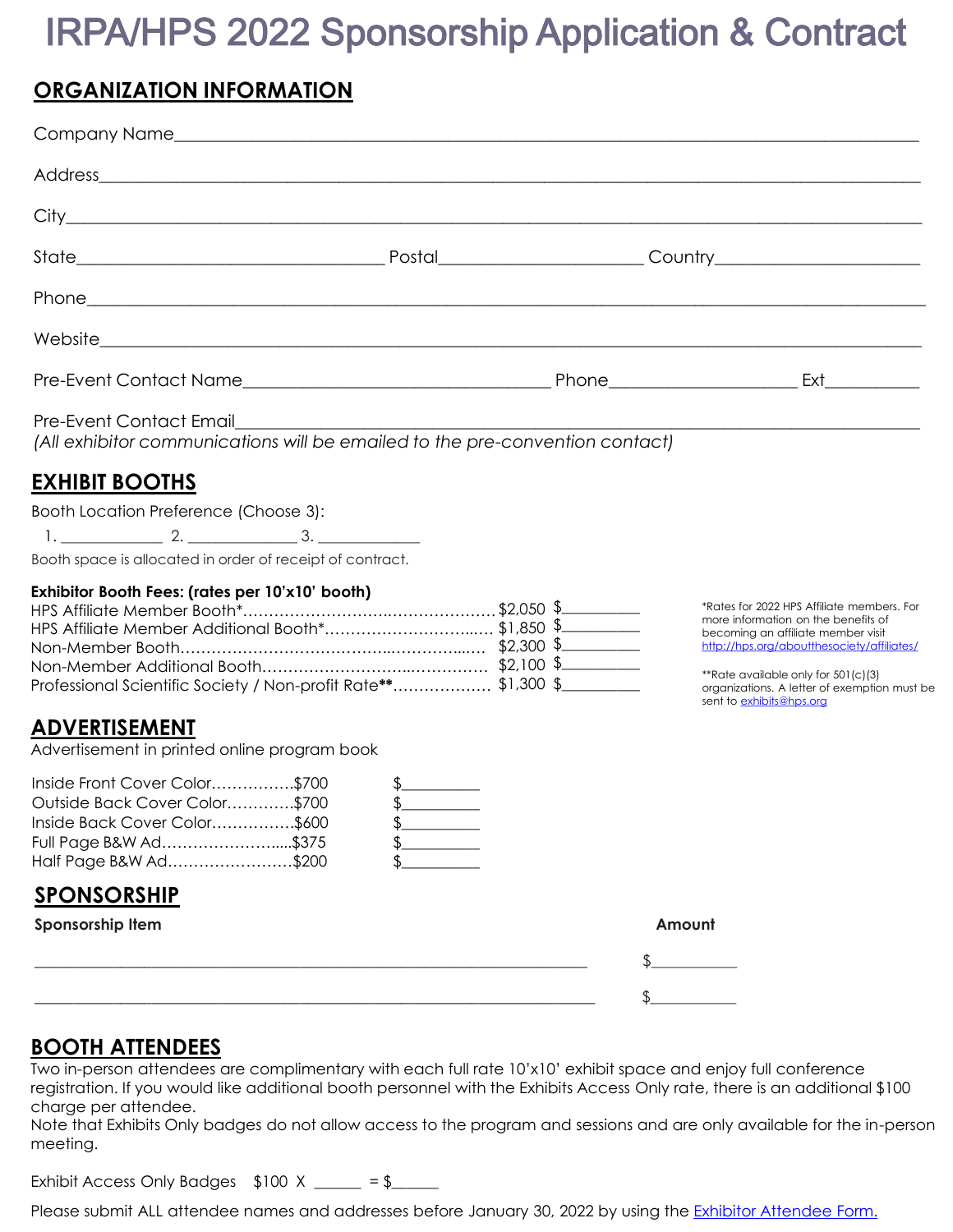### IRPA/HPS 2022 Sponsorship Application & Contract

#### **COMPANY LISTING**

Please submit your Company's 50-word description by January 10, 2022 for inclusion in the Final Program electronically by using the [Exhibitor Listing Form](https://forms.gle/HbtHHnEG1BU5R3Fg7)

#### **PAYMENT INFORMATION**

Submit both pages of signed contract to: [exhibits@hps.org](mailto:exhibits@hps.org) Or Fax to: (412) 532-3747

Full payment is due within 15 days of reservation to secure your booth and/or sponsorship opportunity. Payment must be received by June 15, 2022 in order to be included in the Final Program.

| Company Check                                                                               |            |                      |
|---------------------------------------------------------------------------------------------|------------|----------------------|
| Checks are to be in US Dollars only and drawn on US Banks. Make checks payable and mail to: |            |                      |
| <b>Health Physics Society</b>                                                               |            |                      |
| 950 Herndon Parkway, Suite 450                                                              |            |                      |
| Herndon, VA 20170                                                                           |            |                      |
| MasterCard<br><b>American Express</b><br><b>VISA</b>                                        |            |                      |
|                                                                                             |            |                      |
|                                                                                             |            |                      |
| <b>Card Number</b>                                                                          | <b>CVV</b> | Exp. Date            |
|                                                                                             |            |                      |
|                                                                                             |            |                      |
| Cardholder Name (Print)                                                                     |            | Cardholder Signature |
|                                                                                             |            |                      |
| <b>Cardholder Address</b>                                                                   |            |                      |
|                                                                                             |            |                      |
| Cardholder Email                                                                            |            | Cardholder Phone     |

### **SPONSORSHIP/EXHIBIT FEES**

| Booth Total       |  |
|-------------------|--|
| Sponsorship Total |  |
| Advertising       |  |
| Attendees         |  |
| <b>TOTAL FEES</b> |  |
|                   |  |

### **AGREEMENT**

I have read, understood and agree to abide by this and the entire set of Rules & Regulations of the Health Physics Society. I understand that failure to adhere to the Rules & Regulations may impact upon our ability to participate in this and future HPS Meetings. I have the authority to sign this application on behalf of the organization exhibiting.

| Signature of Company Representative |  |
|-------------------------------------|--|
|-------------------------------------|--|

Submit both pages of signed contract to: exhibits@hps,org Or Fax to: (412) 532-3747

*Approximately 30 days prior to the show date, the official decorator and drayage company will forward an email link to the exhibitor service website and manual complete with information regarding furniture rental, shipping, installation, dismantling, labor and signage requirements.*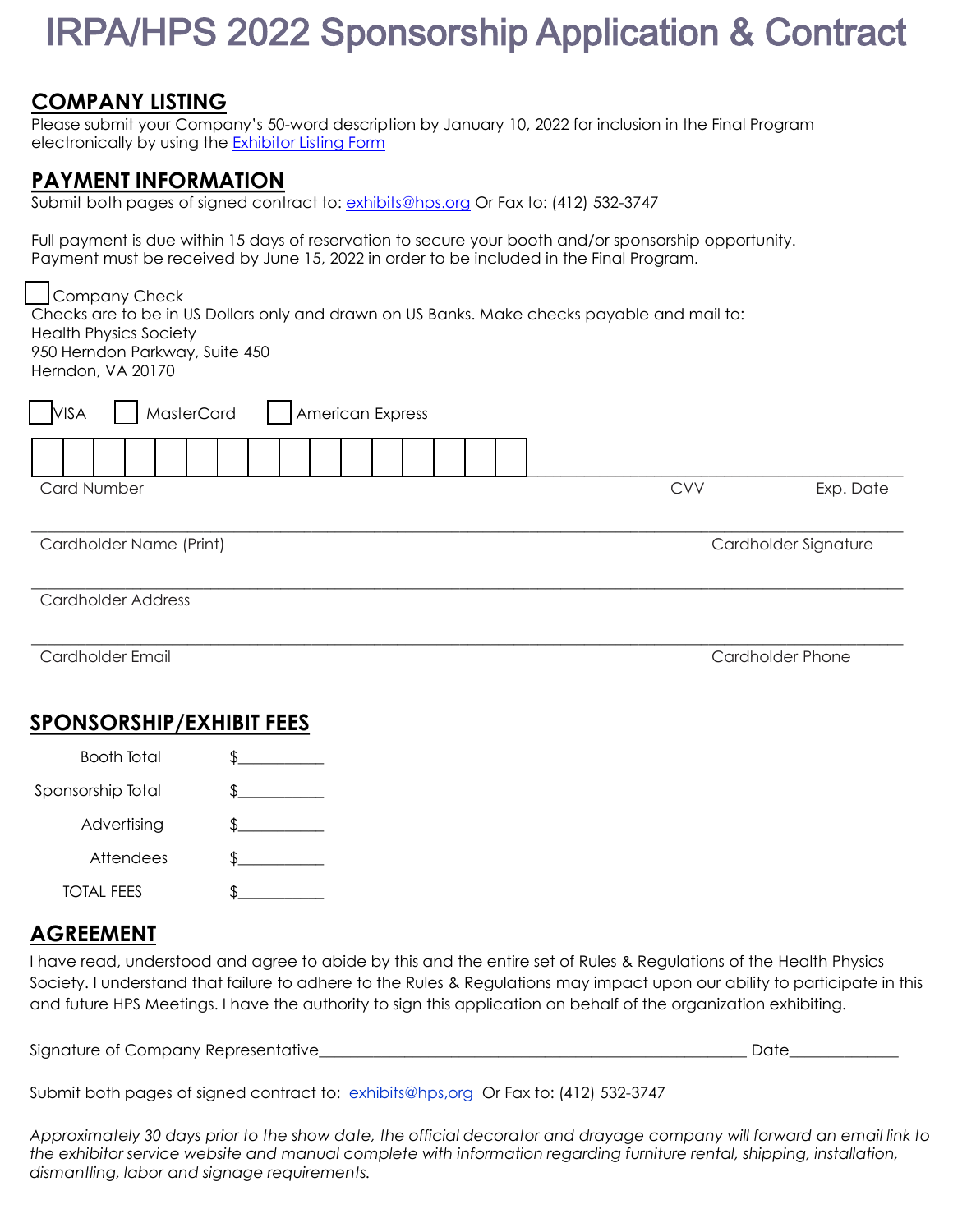## Rules and Regulations

- 1. Location, Dates, and Hours of Exhibit: The Exhibition will be held at the Union Station Hotel. The exhibit area will be open free of charge to the meeting registrants as follows: Monday, February 21, 10:00 AM – 7:00 PM, Tuesday, February 22, 9:30 AM – 4:00 PM. These hours are subject to change as dictated by program requirements.
- 2. Installation and Dismantling: Booths will be accessible to Exhibitors for setting up displays from 2:00 PM – 5:00 PM Sunday, February 20 and are to be ready for display by Monday, February 26 by 10:00 AM. Packing and removal is from 4:00 PM – 7:00 PM, Tuesday, February 22.
- 3. All booth personnel must register using the exhibitor reservation form. Two registrants per booth space are allowed; these registrants may attend sessions. Each additional booth personnel may register as "Exhibits Only" for an additional \$100, but do not have access to attend sessions or lectures.
- 4. Standard and Special Booth Equipment: Standard booth equipment consists of draperies assembled with polished aluminum attachments, backs 8' high and side rail dividers 3' high. These are included in the booth charge. A sign 7" by 44" with one line of copy for identification is furnished for the backdrop. Official Decorator and Drayage Company for the Exhibitors is Summit Expo. A complete line of furniture, display tables, and other items is available. All independent service companies performing work at the show site will be required to submit certificates of insurance for both workers comprehensive and general liability insurance at amounts established by the state of Missouri. Deadline for receipt of these materials is February 1 —three weeks prior to the start of the show. In addition, such contractor must submit his request in writing using the EAC form in the exhibitor service manual and adhere to all rules and regulations listed.
- 5. Burk and Associates, Inc's assignment of booth space is final and shall constitute an acceptance of the Exhibitor's offer to occupy space. Assignments will be made only after receipt of the Contract for Exhibitors and the appropriate booth fees. After assignment, space location may not be changed, transferred, or canceled except by written request and with the subsequent approval of Burk and Associates, Inc. Notwithstanding the above, Burk and Associates, Inc reserves the right to make the space assignment and to change, at its sole discretion, any such assignments as it deems necessary. An Exhibitor may not share or sublet space to another party, nor permit in their booth non -exhibiting companies' representatives without the express written permission of Burk and Associates, Inc. Only companies or individuals who have contracted directly with HPS shall be listed in the program or allowed in the exhibit hall as an Exhibitor. One Exhibitor may not exhibit the named "end product" of another Exhibitor without permission of that Exhibitor and the Exhibit Manager in writing
- 6. General Regulations: Loud speaking sound displays are prohibited. The Society reserves the right to refuse any exhibit not in good taste or inconsistent with a meeting of this kind. All exhibits, back walls, and decorations will be limited to 8' in height and not extending more than 5' from the back wall except actual equipment which in normal operation exceeds this height. Permission to exhibit equipment with abnormal heights must be obtained from the Exhibit Manager. Any large items must be placed in the rear 5' of the booth. Please refer to the Booth Display Rules in the Exhibitor Service Manual.
- 7. Exhibitor will be responsible for sales tax owed to Missouri, on any transactions made on the show floor. Exhibitor will be responsible for any business license required by Missouri. No exhibitor will be permitted to give away premium items, nor to conduct any prize drawings, awards for signing of names and addresses, or other extreme promotions without first obtaining written permission from the Exhibit Manager.
- 8. Photographing booths is limited to non-exhibit hours or candid shots only. Exhibitors and photographers shall not disrupt visitor traffic by clearing booths or aisles for photography during the regular conference hours.
- 9. All exhibit and booth materials, particularly drapes, curtains, table covers, etc. must comply with Federal, State and City Fire Laws, Insurance Underwriter and Hotel Safety Regulations, and must be flame-proof. All packing containers, excelsior and similar materials are to be removed from the exhibition area upon completion of the booth arrangement. The Exhibitor is restricted to materials which will pass fire inspection. Decorations of paper, pine boughs, leafy decorations or tree branches are prohibited. Volatile or flammable oils, gases, unprotected picture films, other explosives or flammable matter, or any substance prohibited by the City Departments or authorities will not be permitted in the exhibition areas. Likewise, all electrical wiring must be approved and installed in accordance with State and Local Regulations. Smoking in exhibits may be prohibited. Crowding will be restricted. Aisles and fire exits cannot be blocked by exhibits.
- 10. In their own best interest, and for security, Exhibitors shall keep an attendant in their own booths during all exhibit hours. No exhibit may be dismantled before the specified time, nor may any part of the exhibit or equipment be removed, once it has been set up, without permission of the Exhibit Manager.
- 11. Exhibitor hereby assumes entire responsibility and hereby agrees to protect, defend, indemnify and save Burk and Associates, Inc; the Health Physics Society; Summit Exposition, LLC and the Union Station Hotel and their owners, operators, and each of their respective parents, subsidiaries, affiliates, employees, officers, directors, and agents harmless against all claims, losses or damages to persons or property, governmental charges or fines and attorney's fees arising out of or caused by its installation, removal, maintenance, occupancy or use of the exhibition premises or a part

thereof. Exhibitor hereby releases, quitclaims and forever discharges Burk and Associates, Inc, the Health Physics Society, Summit Exposition, LLC the Union Station Hotel and their representatives, officers, agents, and employees, from any loss, damage, theft, destruction or other harm or injury to any personal property which the Exhibitor places on or about the premises of the St. Louis Convention Center.

- 12. Due to the tremendous value of exhibits, it is impractical and impossible to insure Exhibitor's equipment against loss, theft, damage and breakage. Neither the Hotel nor any of its employees, nor representatives, nor any representatives of Health Physics Society, nor Burk and Associates Inc., nor any subcontractor will be responsible for any injury, loss or damage to the Exhibitor, the Exhibitor's employees or property, however caused. In addition, the Exhibitor must assume responsibility for damages to the Hotel property and indemnify and hold harmless the Hotel from liability, which might ensue from any cause, whatsoever, including accidents or injuries to Exhibitors, their agents or employees. The Exhibitor must also assume responsibility for any accident, injury or property damage to any person viewing his exhibit where such accident, injury or property damage is caused by the negligence of the Exhibitor, his agents or employees. In view of the foregoing, Exhibitors are urged to place "extraterritorial" and other coverage on equipment and exhibits and arrange for extended public liability insurance with their regular insurance carrier, particularly if they are conducting experiments or demonstrations using heat or high voltage.
- 13. Exhibitor shall obtain and keep in force during the term of the installation and use of the exhibit premises, policies of Comprehensive General Liability and Contractual Liability Insurance, insuring and specifically referring to the Contractual liability set forth in this Exhibit Agreement, in an amount not less than \$1,000,000 Combined Single Limit for personal injury and property damage. Burk and Associates, Inc, the Health Physics Society, Summit Exposition, LLC and the Union Station Hotel shall be included in such policies as additional named insured. In addition, Exhibitor acknowledges that Burk and Associates, Inc, the Health Physics Society, Summit Exposition, LLC and the Union Station Hotel do not maintain insurance covering exhibitor's property and that it is the sole responsibility of Exhibitor to obtain such insurance.
- 14. Health Physics Society, Summit Exposition LLC and the Exhibit Manager for the meeting will cooperate fully, but cannot assume responsibility for damage to Exhibitor's property, lost shipments either coming in or going out of the premises or for moving costs. Any damage due to inadequately packed property is Exhibitor's own responsibility. If exhibit fails to arrive, Exhibitor will be, nevertheless, responsible for booth rent and no refund will be made. Exhibitors should carry insurance against such risks. The Exhibit Management will attempt to assist and generally protect Exhibitors, keep them informed and will assume responsibility for its own misconduct and negligence all in good faith.
- 15. Exhibitors wishing to have Hospitality Suites must reserve them through the Exhibit Manager. Such Suites cannot be open during any Meeting or Exhibit Hours and can be open after midnight only with Exhibit Manager's permission.
- 16. Rejected Displays: Unethical conduct or infraction of rules on the part of the Exhibitor or his representatives or both will subject the Exhibitor or his representatives to dismissal from the exhibit area, in which event it is agreed that no refund shall be made and further that no demand for redress will be made by the Exhibitor or his representatives. Alcoholic beverages may not be distributed from any booth, its attendees or company representative.
- 17. Care of Building and Equipment and Safety Precautions: Exhibitors, or their agents, must not injure or deface the walls or floors of the building, the booths, or the equipment in the booths, when such damage appears, the Exhibitor is liable to the owner of the property so damaged.
- 18. The Exhibitor will engage at its expense, and through the official decorator where the venue so requires, all necessary labor and trade performing functions directly related to the exhibit. The Exhibitor agrees that any person employed to perform such functions on a temporary basis at the Hotel shall be represented by the appropriate bona fide Union.
- 19. Cancellation Policy: If sponsorship/booth contracted for is canceled by an exhibitor after January 1, 2022, or if the exhibitor fails to occupy space contracted for, the Society is entitled to the full amount of the amount charged. If the sponsorship/booth reserved is canceled by the exhibitor on or before January 1, 2022, 50% of the amount charged will be retained by the Society and the balance refunded. If booth space is not occupied by 10:00 am Monday February 21, 2022, HPS will have right to use such space as it sees fit to eliminate blank spaces in the exhibit area. If a program is canceled or postponed, HPS will refund registration fees, but will not be held responsible for other costs, charges, or expenses, including cancellation/change charges, assessed by airlines or travel agencies.
- 20. Amendment to Rules: Any and all matters or questions not specifically covered by the preceding Rules and Regulations shall be subject solely to the discretion of Health Physics Society. The foregoing regulations have been formulated for the best interests of all Exhibitors; the cooperation of all Exhibitors is requested.

**OFFICIAL DECORATOR & DRAYAGE COMPANY Summit Exposition (412) 882-1420 [info@summitexpo.com](mailto:info@summitexpo.com)**